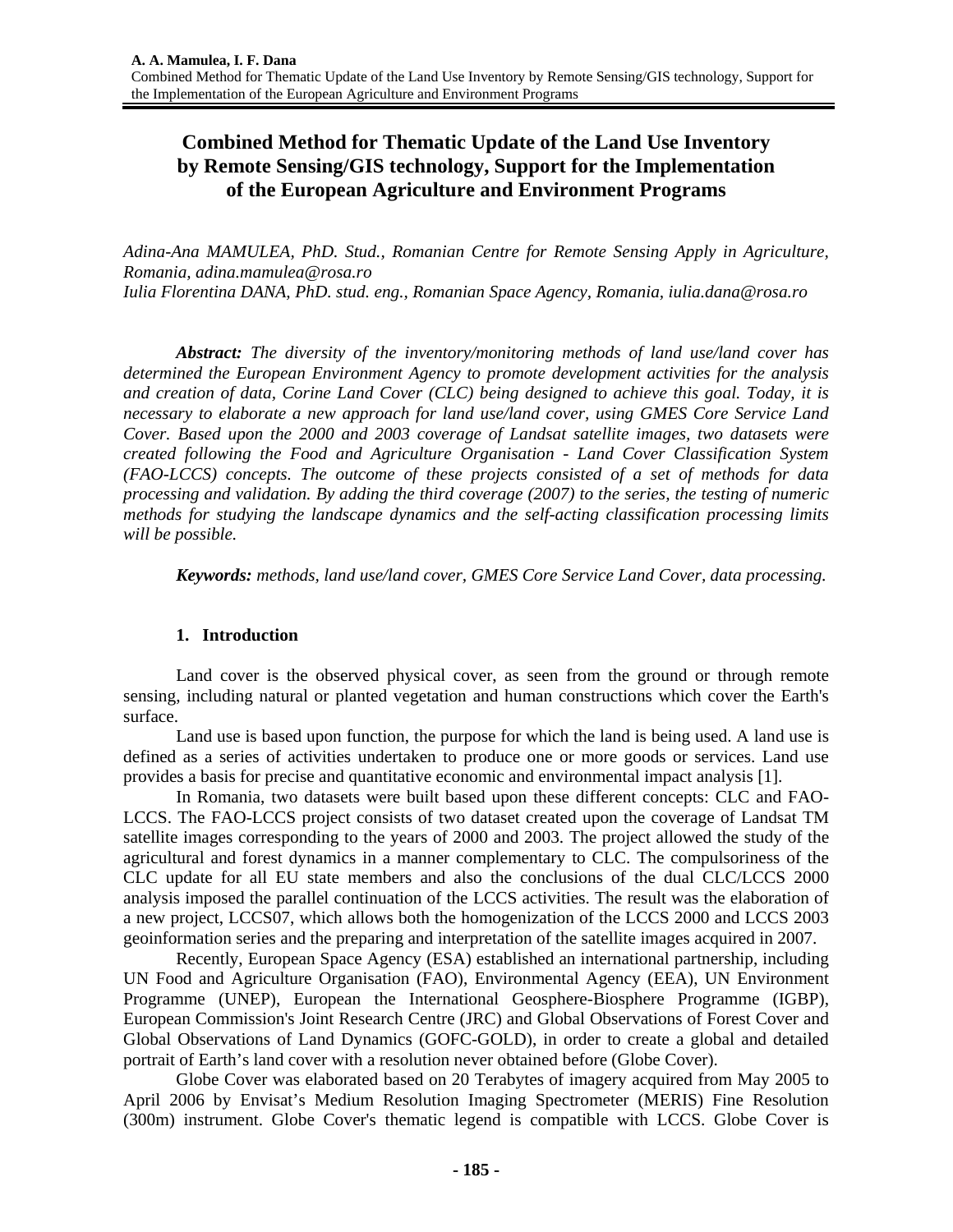extremely useful for climate change study (modelling of the climate change extent and impacts), ecosystem management (study of the natural and managed ecosystems) and worldwide land-cover trends identification [2].

### **2. Corine Land Cover**

Corine Land Cover (CLC) represents a collection of databases that contain information on land cover, biotopes (habitats), soil maps and acid rain for almost each European country. Corine (Coordination of Information on the Environment) was established in 1985 by the European Union and it is created based on the interpretation of satellite images. The Corine digital maps of land cover (original scale 1:100.000) allow the study of the European environmental landscape. Three Corine datasets were created over time (1990, 2000 and 2006), being a considerable basis for monitoring and analysis of the land cover changes [3].

The first Corine dataset (CLC1990) was based on the interpretation of satellite images acquired in 1989 and 1990. The second one (CLC2000) was created by first assessing and correcting the existing CLC1990 land cover database and images for geometric and thematic content, then land cover changes were mapped using 2000 satellite imagery and ancillary data. Romania was one of the countries that have established the CLC2000 database (Figure 1 & Figure 2).



Fig. 1 CLC Romania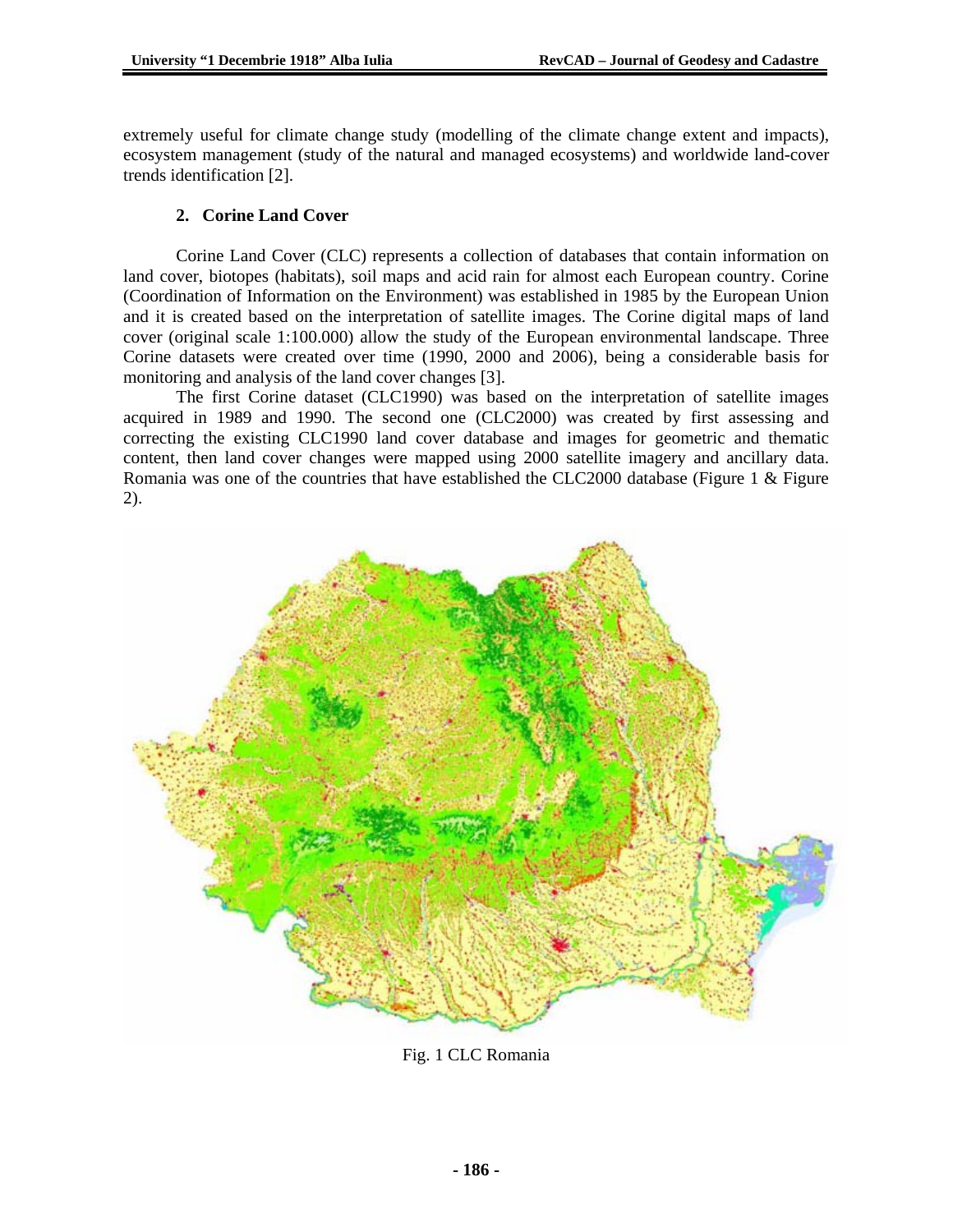# Corine land cover classes



Fig. 2 CLC Romania - Legend

Corine Land Cover 2006 represents a full inventory for 2006 (the snapshot database) produced by applying a change dataset for the period 2000-2006 to the CLC2000 dataset. The update of the European CLC database was decided to be done in the framework of the *Global Monitoring for Environment and Security* (GMES) initiative - Fast Track Service on Land Monitoring – designed by the European Environment Agency (EEA) in partnership with the European Space Agency (ESA), the European Commission and other member countries [4].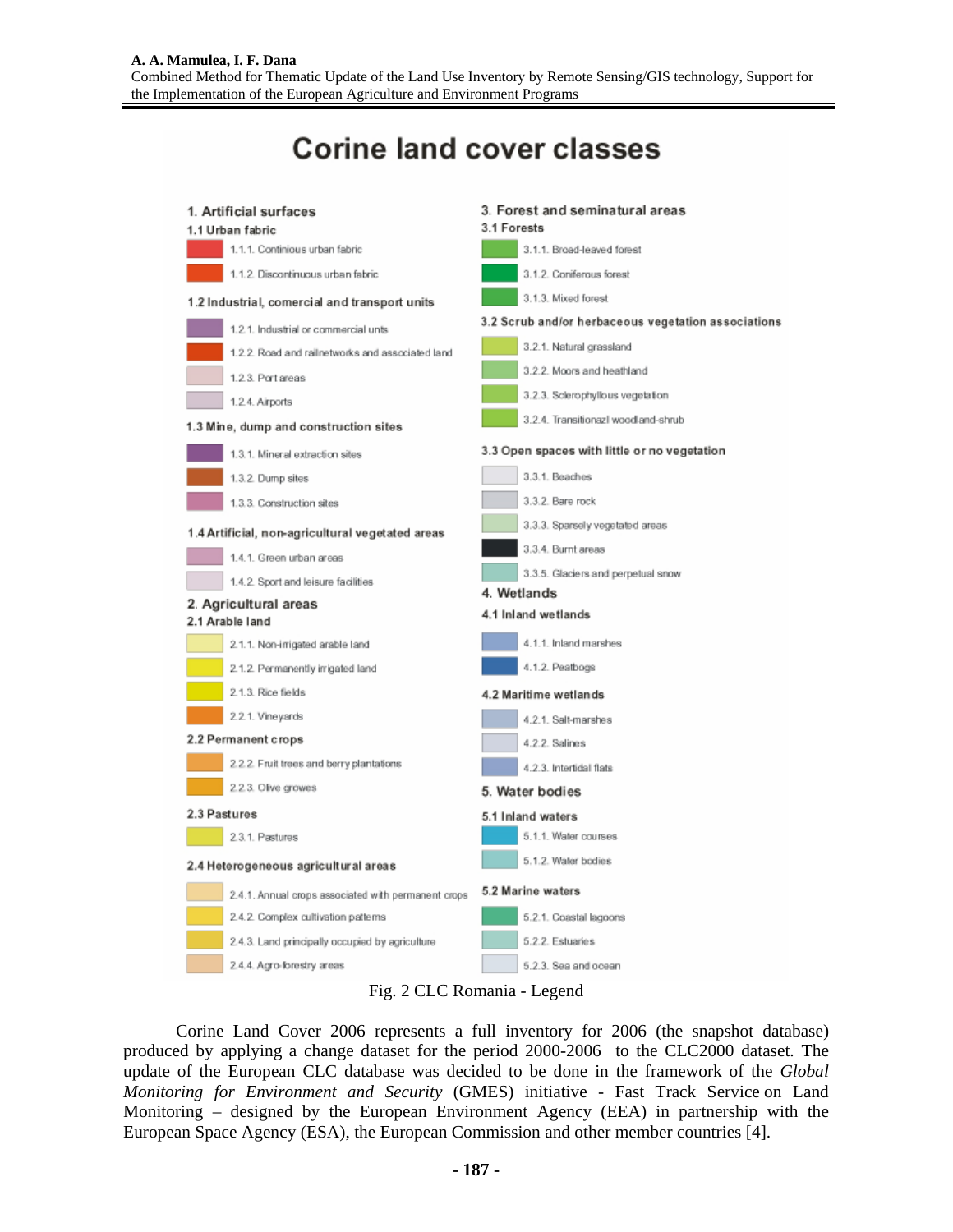#### **3. Land Cover Classification System**

The Land Cover Classification System (LCCS) is a comprehensive, standardized a priori classification system, designed to meet specific user requirements, and created for mapping exercises, independent of the scale or means used to map. Any land cover identified anywhere in the world can be readily accommodated. The classification uses a set of independent diagnostic criteria that allow correlation with existing classifications and legends.

Land cover classes are defined by a combination of a set of independent diagnostic criteria the so-called classifiers - that are hierarchically arranged to assure a high degree of geographical accuracy.

Because of the heterogeneity of land cover, the same set of classifiers cannot be used to define all land cover types. The hierarchical structure of the classifiers may differ from one land cover type to another. Therefore, the classification has two main phases (Figure 3):

- an initial *Dichotomous Phase*, where eight major land cover types are distinguished;
- a subsequent *Modular-Hierarchical Phase* where the set of classifiers and their hierarchical arrangement are tailored to the major land cover type.



Fig. 3 Dichotomous Phase and Modular-Hierarchical Phase- LCCS

This approach allows the use of the most appropriate classifiers and reduces the total number of impractical combinations of classifiers. Because of the complexity of the classification and the need for standardization, a software application has been developed to assist the interpretation process. This reduces heterogeneity between interpreters and between interpretations over time. Because of the flexible manner in which the classification is set up, with creation of classes at different levels of the system and the optional use of modifiers, environmental attributes and specific technical attributes in combination, coupled with the tremendous number of classes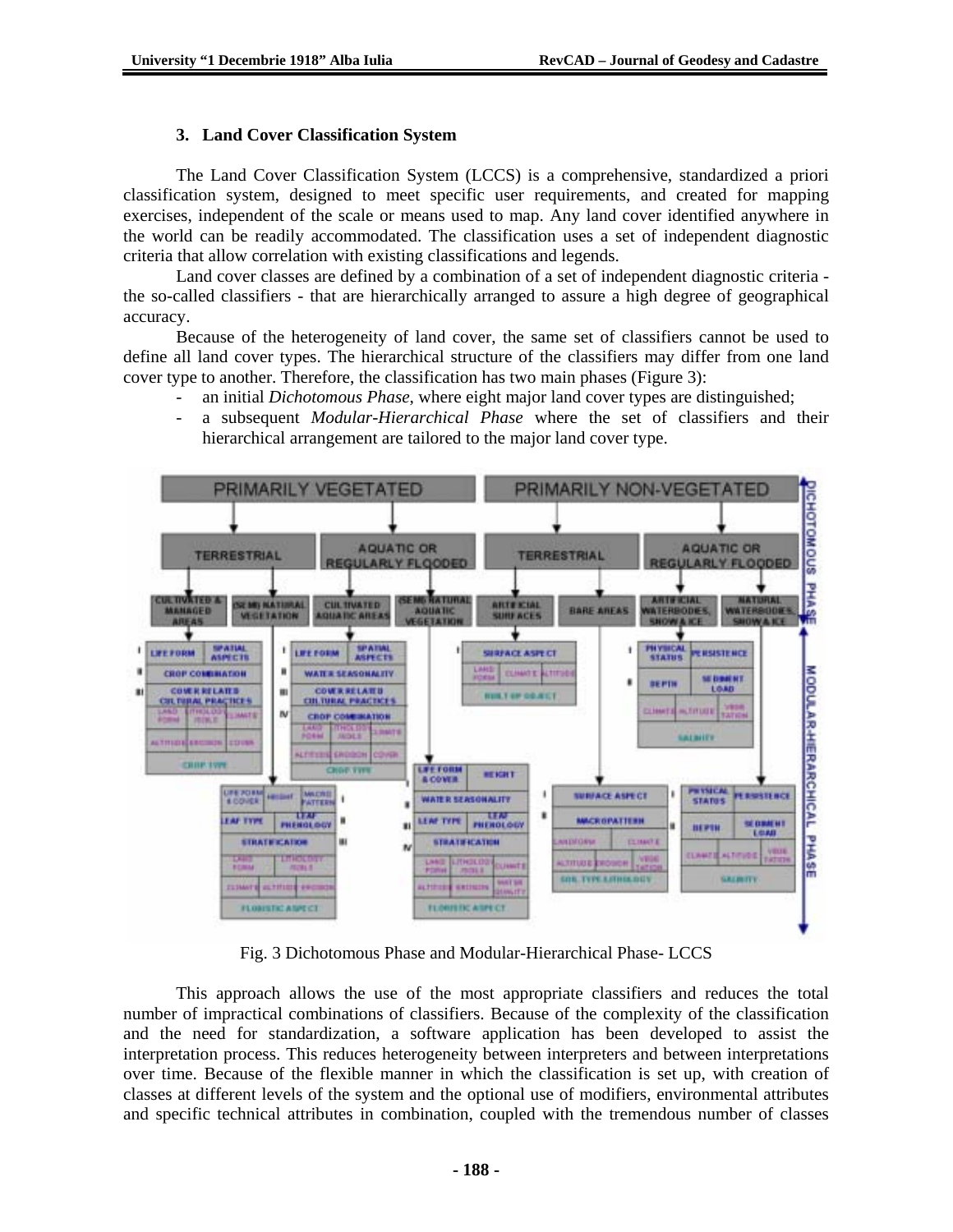possible, this innovative software application assists the user to select the appropriate class using a step-by-step process.

The classification system leads to mutually exclusive land cover classes, which comprise: a unique Boolean formula, a standard name and a unique numerical code. Both the numerical code and standard name can be used to build an automatically generated Legend, with the classes created grouped according to the main land cover categories and their domains according to the level of detail. The nomenclature can be linked to a user-defined name in any language.

Further definition of the Land Cover Class can be achieved by adding attributes. Two types of attributes, which form separate levels in the classification, are distinguished:

- *Environmental Attributes*: these are attributes (e.g., climate, landform, altitude, soil, lithology and erosion) which influence land cover but are not inherent features of it and should not be mixed with "pure" land cover classifiers;
- *Specific Technical Attributes*: these are associated with specific technical disciplines (e.g., for (Semi-) Natural Vegetation, the Floristic Aspect can be added; for Cultivated Areas, the Crop Type; and for Bare Soil, the Soil Type).

The advantages of the classifier, or parametric, approach are manifold. The system created is a highly flexible *a priori* land cover classification in which each land cover class is clearly and systematically defined, thus providing internal consistency. The system is truly hierarchical and applicable at a variety of scales. Re-arrangement of the classes based on re-grouping of the classifiers used facilitates extensive use of the outputs by a wide variety of end-users. Accuracy assessment of the end product can be generated by class or by the individual classifiers forming the class. All land covers can be accommodated in this highly flexible system; the classification could therefore serve as a universally applicable reference base for land cover, thus contributing towards data harmonization and standardization [5].

#### **4. Objectives and Results**

In the framework of the LCCS07 project, images of different geometric and radiometric resolutions will be acquired; these images allow a multi-temporal and detailed analysis adapted to specific characteristics of landscape.

The data regarding the land use represent an important feature for the environment monitoring and for political decisional initiative. For example, the Kyoto Protocol and Biological Diversity Convention are depending on detailed information about the actual land use. The land cover is the most important characteristic of nature and it is used for the following processes: diagnosis and forecast for sustainable management at the level of regions and countries; monitoring and use the natural resources (agriculture, water and forest), etc. The indicators, who can accurate define the landscape, are not so developed because of high costs necessary to determine them. In order to reach a real level of quantification of the landscape, high efforts are made at European and international level. More than 200 legends, elaborated by famous "schools" were identified, until now, describing the object classes identified more or less accurate.

An objective analysis for the evaluation of the land use/land cover categories was facilitated by the initiative of creation of the European Topic Centre Land Use and Spatial Information (ETC-LUSI) in Paris, France. The European Corine Land Cover Project allowed the creation of some rather homogeneous databases (CLC90 and CLC00), based on a predefined legend (legend based mostly on the representation of the Mediterranean landscape, who is unfortunately in total discordance with the specific Romanian excessive temperate continental landscape. Therefore, Romania oriented its attention on the FAO-LCCS method, accepted now as a standard in several countries due to its suppleness and opening towards the accurate quantification of the landscape in order to be possible to complete the CLC appreciation limits.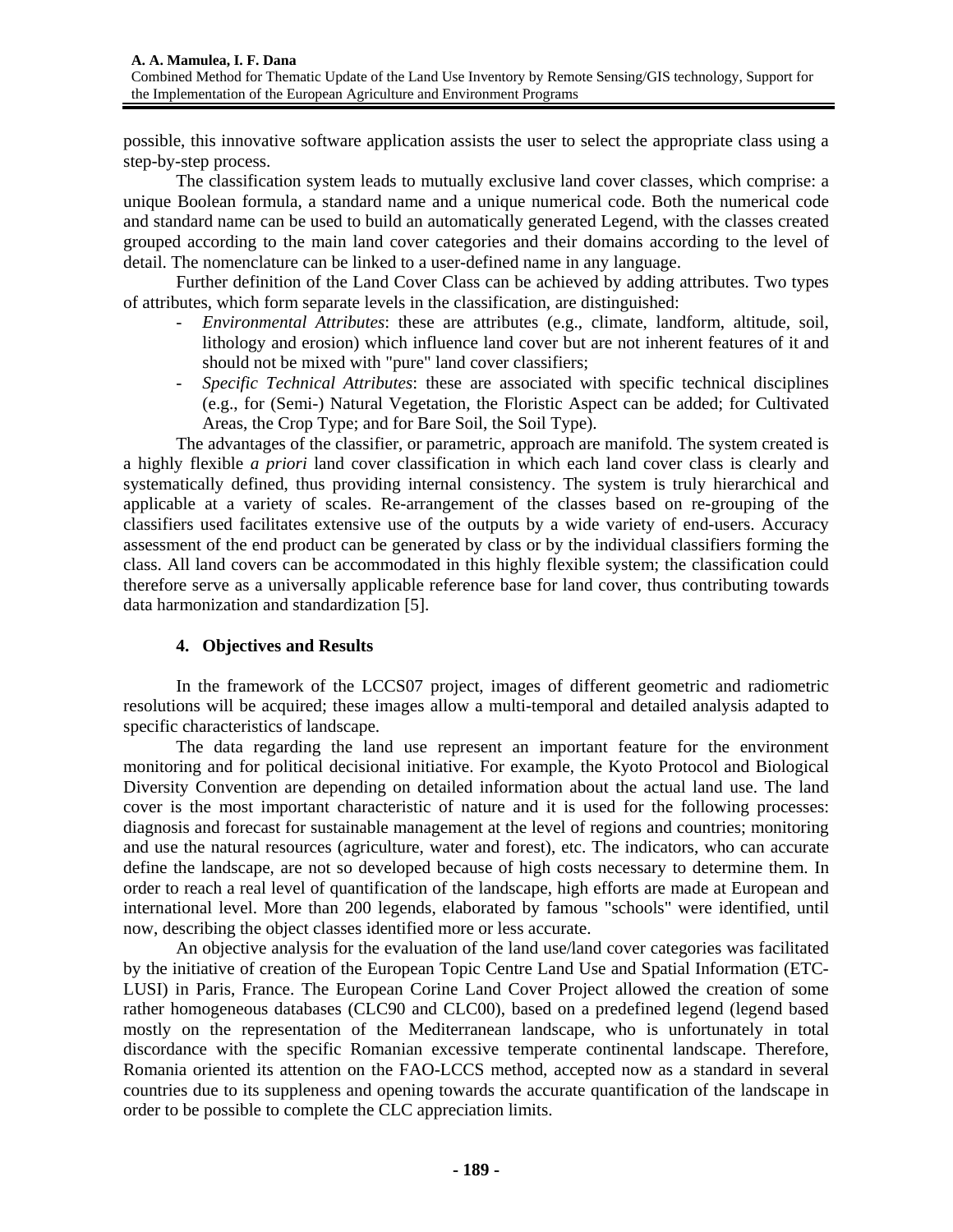One of the project's objectives is the elaboration of a set of methods and rules for data processing and validation applied for data coverage obtained once in 3 or 4 years. By adding the third coverage to the series  $-2000$  (Figure 4)  $-2003$  (Figure 5) - 2007 - the testing of numeric methods for studying the landscape dynamics will be possible. This research project takes into account the evolution of data acquired by the new Earth Observation satellites, as well as the advanced methods of the semi-automatic and automatic processing of these data, operational since the last actualization RO-LCCS-2003.



Fig. 4 Landsat 2000 coverage



Figure 5:Landsat 2003 coverage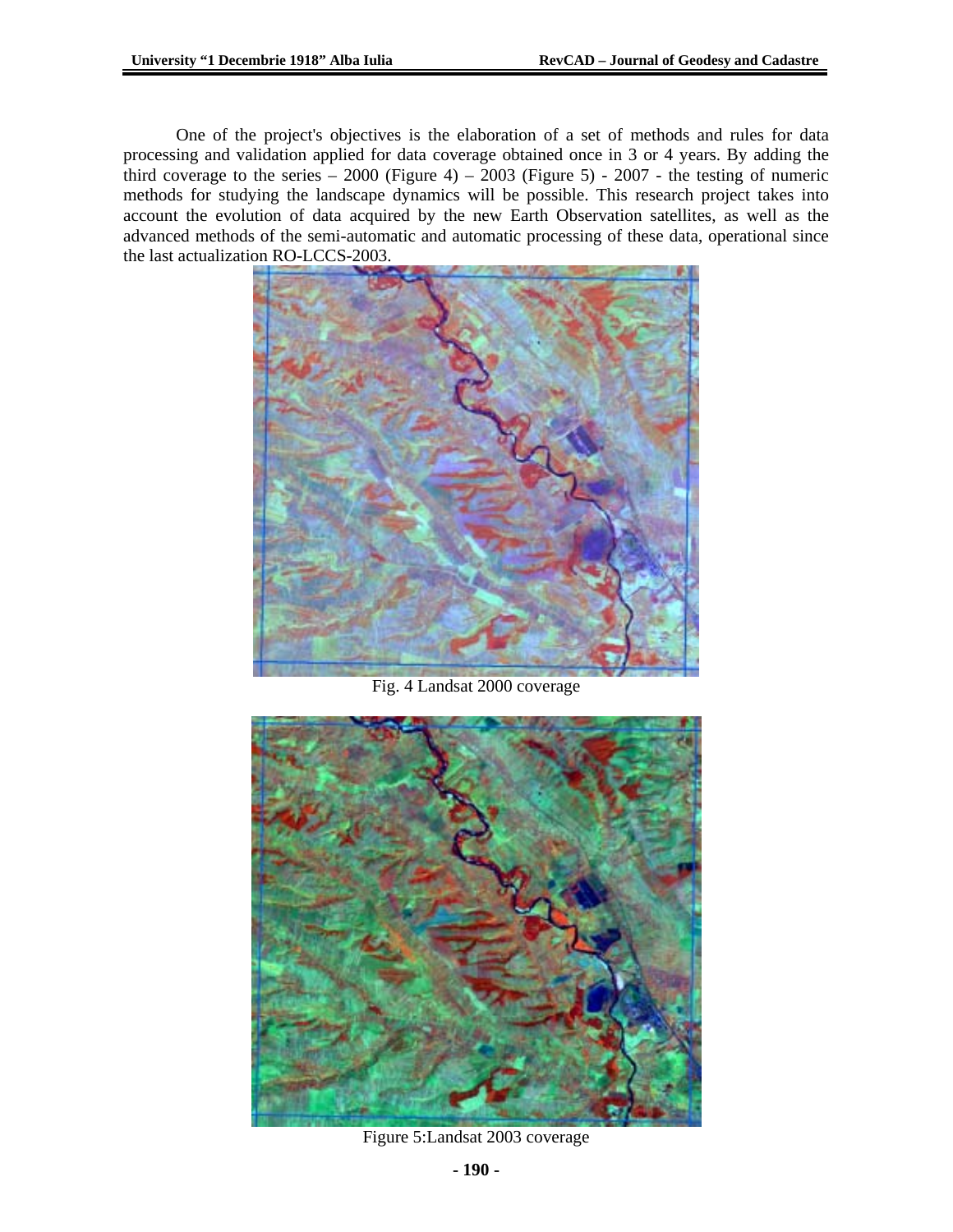

A synthetic chart of the operations is presented as following (Figure 6):

Fig. 6 Processing steps for LCCS07

The GIS interactive database, which will be used to guide the photo interpretation process, is land use/land cover orientated and contains a description of the interpretation procedures according with the adopted methodology and also a more detailed classification of the identified classes. The geographic interface contains field data, pictures, satellite images, aerial photos, vegetation index images and other georeferenced information (geology, relief, soils, etc.).

Real time direct analysis on display will be made for areas of interest such as administrative boundaries, geographical coordinate, etc. The results will be exported in vector format, compatible with the most known GIS systems. Practically, at the end of the Project, it will be obtained the first FAO-LCCS multi temporal database in the world, realised by interpretation at 1:50.000 scale, which describes in detail a substantial area like the territory of Romania (3 series of data: 2000, 2003, 2007).

The LCCS07 Project approach is in the light of the GMES (Global Monitoring for Environment and Security) actions in Romania, according with the development and use of remote sensing techniques for national environment protection and rehabilitation. Also, the resulting data base can be integrated in the Integrated Administration and Control System/ Land Parcel Identification System (IACS/LPIS) database and the other already functional data bases from the Minister of Environment. Indirectly, correlated with the statistical data produced by the National Institute for Statistics, using the data base will offer the possibility to analyze the socio economical relations from more objective positions.

#### **5. Conclusions**

The LCCS07 project offers the possibility to obtain the 3rd updated series of the FAO-LCCS database by using recent advanced technologies, adapted of the Romanian conditions. In this way, Romania will possess a dataset unique at global level. Also, orthorectification and direct image interpretation on display will be correlated with modern methods of automatic image classification obtained with the support of the most performing existing software solutions. In the framework of LCCS07, the automatization limit that can be achieved without jeopardizing the quality of relevant information will be evaluated.